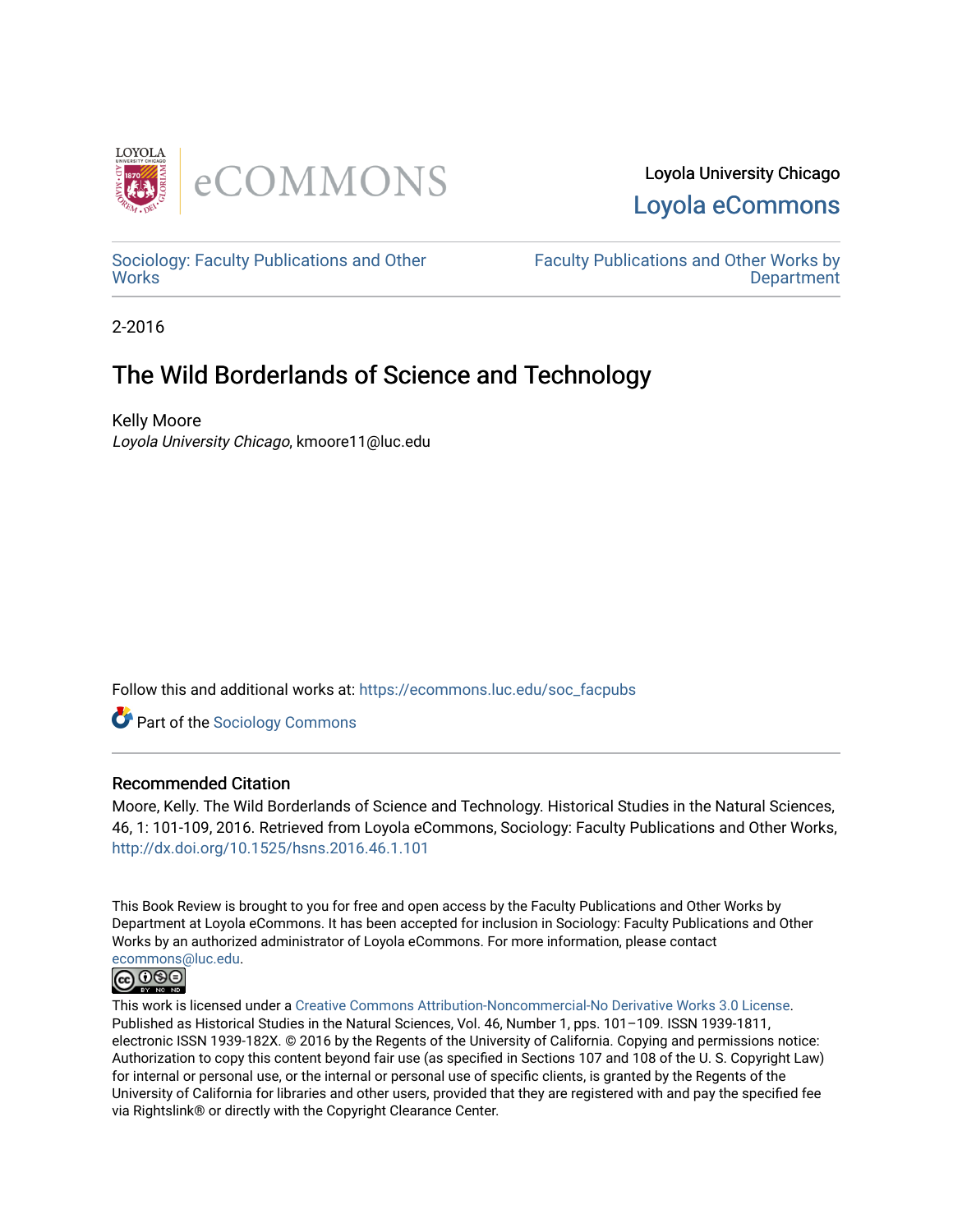#### The Wild Borderlands of Science and Technology

#### BY KELLY MOORE\*

MICHAEL D. GORDIN. The Pseudo-Science Wars: Immanuel Velikovsky and the Birth of the Modern Fringe. Chicago: University of Chicago Press (2012). 304 pp., index. ISBN 978-0-226-30442-7. \$29 (hardcover).

DAVID KAISER. How the Hippies Saved Physics: Science, Counterculture and the Quantum Revival. New York: W.W. Norton & Company (2011). xxviii þ 372 pp., illus., index. ISBN 978-0-393-07636-3. \$26.95 (hardcover).

MARGARET WERTHEIM. Physics on the Fringe: Smoke Rings, Circulons, and Alternative Theories of Everything. New York: Walker Books/Bloomsbury Publishing Company (2011). 336 pp., illus., index. ISBN 978-0-8027- 7872-2. \$17.00 (paperback), \$7.79 (ebook).

Today's scientific eccentrics and ''wingnuts'' might turn out to be tomorrow's geniuses—or become the sincere but quixotic failures whose work is only partially remembered by historians. Operating on the edges, in the wings, or at the cutting edges of science—depending on the ultimate fate of the work they are usually treated as sidelines in the histories of the winners. Yet the rigid borders between outsiders and insiders are more porous than previously acknowledged, and indeed such fluidity ought to be taken seriously as a contributor to the development of scientific ideas and forms of public engagement with science and technology.

These three books take eccentrics and the scientifically marginalized seriously in their own right, as a class or type in what the historian Patrick McCray calls scientific "ecosystems."<sup>1</sup> Using controversies within, at the edges, and far

\*Department of Sociology, Loyola University Chicago, Chicago, Illinois 60660; kmoore11@ luc.edu.

1. Patrick McCray, The Visioneers: How a Group of Elite Scientists Pursued Space Colonies, Nanotechnologies, and a Limitless Future (Princeton, NJ: Princeton University Press, 2012).

Historical Studies in the Natural Sciences, Vol. 46, Number 1, pps. 101-109. ISSN 1939-1811, electronic ISSN 1939-182X. © 2016 by the Regents of the University of California. All rights reserved. Please direct all requests for permission to photocopy or reproduce article content through the University of California Press's Reprints and Permissions web page, [http://www.](http://www.ucpress.edu/journals.php?p=reprints) [ucpress.edu/journals.php?p](http://www.ucpress.edu/journals.php?p=reprints)=[reprints.](http://www.ucpress.edu/journals.php?p=reprints) DOI: 10.1525/hsns.2016.46.1.101.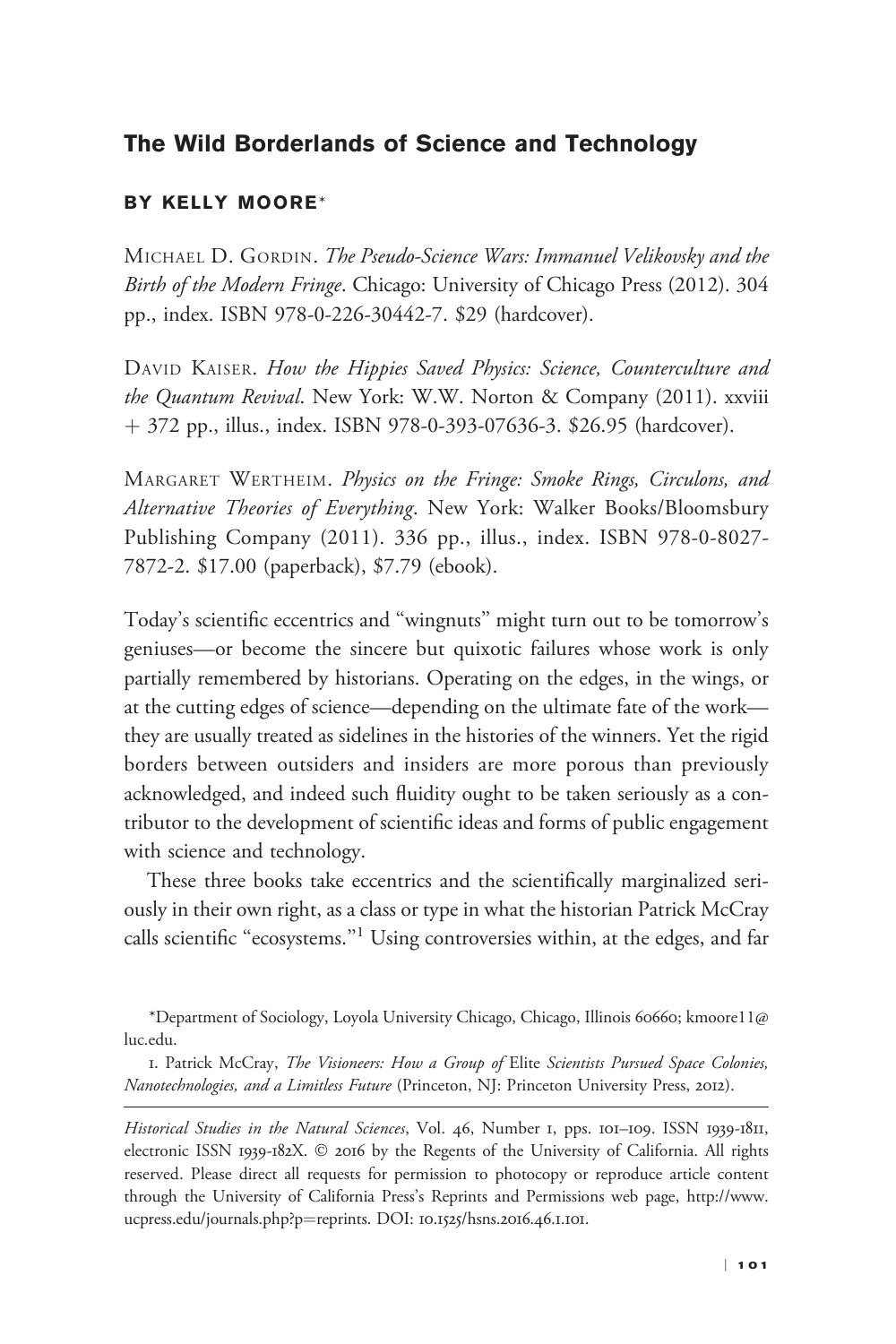outside the center of the physical sciences in the twentieth century, Werthheim, Kaiser, and Gordin raise questions about rigid philosophical distinctions between science and non-science, the visionary and the unrealistic. They home in, instead, on the dance between each of these poles, and their significance for science in public life. Traversing landscapes of imagination and invention from the woods of Washington State to the lecture halls of Princeton University, these books make a powerful case for treating the fringes of science as a serious historical subject.

Using the story of Jim Carter as her fulcrum, science journalist and curator Margaret Wertheim describes the theories, organization, and hopes of ''outsider physicists'' who have often unwillingly lived in very deep shadows of the mainstream. From Washington State, Carter is the inventor of a new, mechanical theory of the physical world, based on a ring-shaped unit that he calls the "circulon." Carter's ambition was not to add a footnote to other theories of matter, but to overthrow them: his theory includes a rejection of the conventional idea of gravity, replacing it with the idea that what appears to us to be an object dropping downward toward the earth is, in fact, the earth rising to meet the object. Unlike most outsider physicists, who long for the attention of mainstream physicists and for the chance to run experiments to test their propositions, Carter is content to pursue a more solitary path, of the sort that led him to mine for gold and dive for abalone. Werthheim's portrait of Carter is sympathetic rather than mocking, and she beautifully captures the very human desire to make sense of the universe, and the longing that some have to do so on their own terms alone.

Werthheim has for more than a decade collected the stories of outsiders and fringe scientists like Carter. A compulsively readable middle chapter is devoted to The Budget of Paradoxes, English mathematician Augustus De Morgan's collection (or ''budget'') of columns about ''paradoxers''—those apart from the general opinion—that he wrote for the magazine Athenaeum in the middle of the nineteenth century.<sup>2</sup> DeMorgan collected and commented on all manner of fringe ideas, including those in science, history, physics, and theology. Wertheim has amassed a similar collection of fringe science ideas, but she has a major advantage over De Morgan in her efforts to collect and document. Fringe physicists now have their own associations, conferences, compendia, and web sites. Wertheim uses these materials not, as De Morgan did, to comment on their plausibility, but to raise questions about the purported

<sup>2.</sup> Augustus De Morgan, A Budget of Paradoxes (New York: Dover Publications, 1954).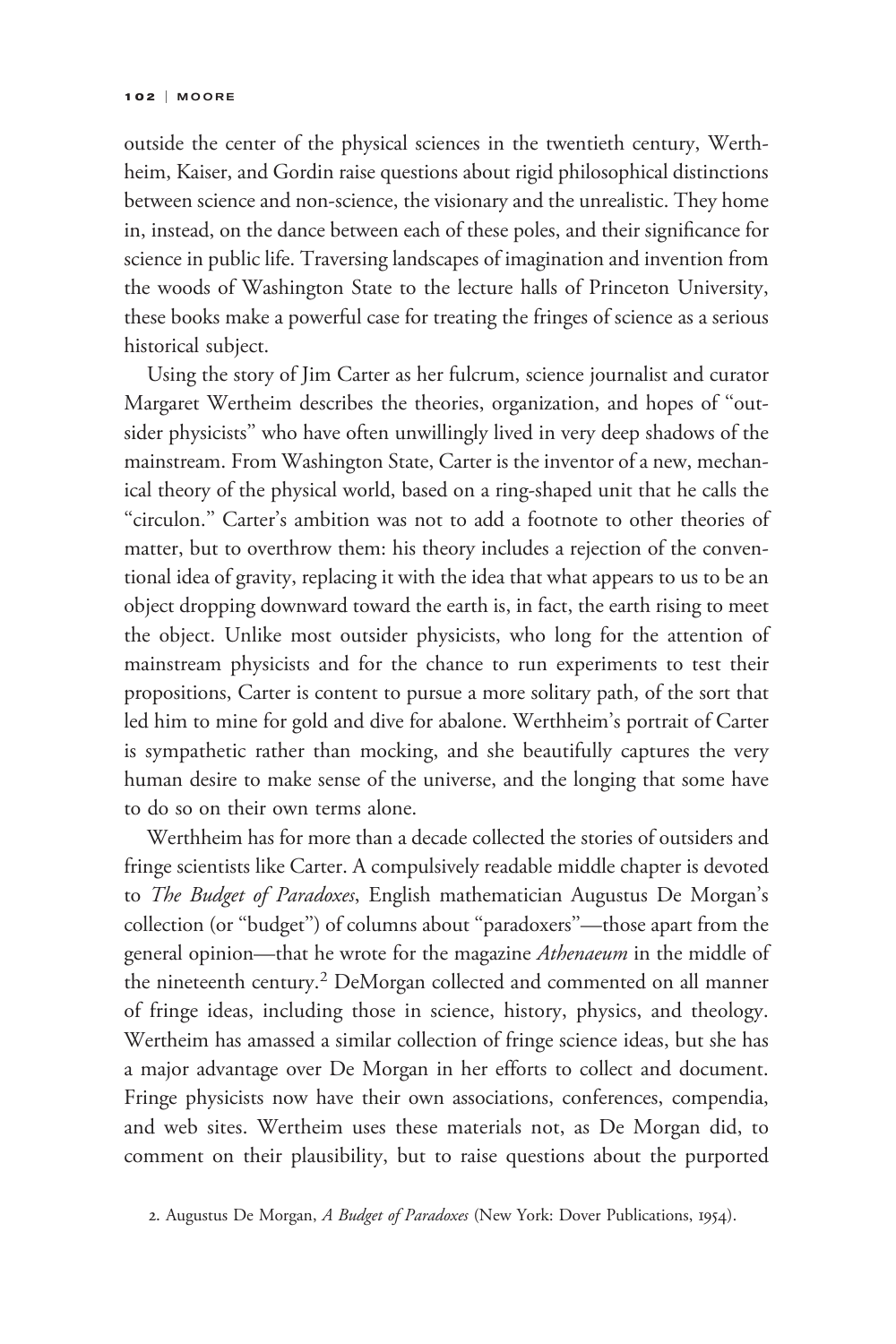differences between the role of the speculative and imaginative at the center and the far edges of physics. Her most provocative assertion is that the highly speculative and untestable exists at the very heart of the physics community, in the form of string theory (or in Werthheim's sense, string theories). For here at the wild frontier, there are all manner of weird ideas and unimaginables, such as twenty-six dimensions, that we have no way of testing or even fully mathematicizing. How and why is this sort of speculation lauded and praised, she asks, while the imaginaries of the non-credentialed fringe are often mocked? One easy answer is to argue that one group is credentialed, and the other composed of mere amateurs. That dividing line will not do, Wertheim argues, for in the past physics outsiders have offered new interpretations that have been taken up by the mainstream. Critical of the image of physics as a strictly cumulative and mathematical discipline with shared agreement on the basic features of the universe, she reminds readers of another less appreciated aspect of doing physics: the excitement and pleasure of being a co-author, with nature, of cosmologies that give meaning to human life. Imagination and the human desire to make sense of the world, Werthheim argues, is what joins physics insiders and outsiders; the increased isolation of physics from the grasp of non-physicists thus ought not to be understood as a badge of honor, but as a failure that can be addressed by opening up physics, and sciences more generally, to the popular imagination. And it is just this process that Gordin and Kaiser also take up in their studies.

Carter, Wertheim's central figure, has almost no contact with mainstream physicists or other cultural brokers, nor does he have a following among his peer outsider physicists or among any particular American subgroup. That places him in a very different social position than the one occupied by Immanuel Velikovsky, the author of the 1950 book Worlds in Collision and the subject of Michael D. Gordin's book. Velikovsky was a Jew born in the Belorussian city of Vitebsk, and later became a Zionist and a physician, trained in psychoanalysis.<sup>3</sup> In a meticulously documented and highly readable study of the origins, reception, and significance of Worlds in Collision, Gordin uses the public popularity of Velikovsky's claims, not their obscurity, to raise questions about the borders between pseudo-science and science.

''Pseudo-science'' and many synonyms have been used by philosophers and scientists to characterize claims that use the language and style of science, and sometimes some of its well-established facts, to make assertions that are not scientific. But philosophers have not been able to single out criteria that clearly

<sup>3.</sup> Immanuel Velikovsky, Worlds in Collision (New York: MacMillan, 1950).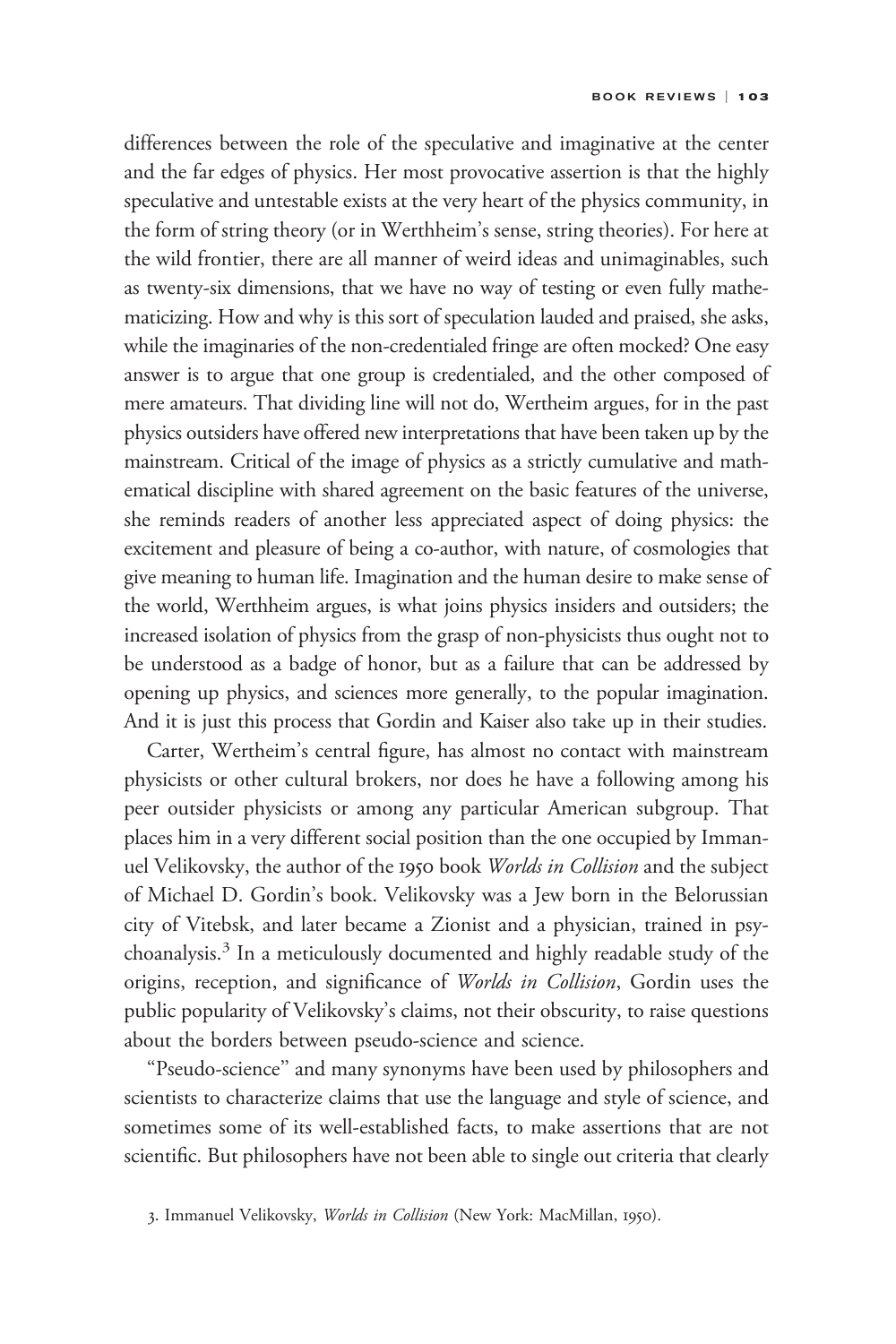and unequivocally separate science from nonscience. Instead, there are a series of ''wars'' between scientists and pretenders to the throne, including those who challenge scientific realism. The ''Science Wars'' of the 1990s that took place between postmodernist cultural studies scholars and scientists over the criteria for judging scientific claims are but a recent example. In 1983, sociologist Thomas F. Gieryn called this sort of jousting ''boundary work,'' or the activities that scientists undertake in policing the edges of their fields to keep interlopers out. More specifically, the science wars of the 1990s have profitably been analyzed by Gieryn and other analysts as another case of the policing of the edges of science and nonscience.<sup>4</sup>

Worlds in Collision is not an easy work to characterize. Velikovsky proposed that about 3,500 years ago, Venus was ejected from Jupiter. Venus traveled to the Earth as a comet, becoming entrapped in a gravitational and electromagnetic interaction, where it remained for decades. The earth's axis was thrown off, and its crust ruptured. Comets rained down, and all manner of calamities, from volcanoes to firestorms to plagues, afflicted humanity. Velikovsky did more than propose a novel astronomical event: he linked it to the collective memory of all humans. Disparate stories of these sorts of disasters and unusual geophysical events exist across most cultures. They are often thought of as independent myths. But Velikovsky argued that they were not only true, but coincided with the Venus event. Velikovsky's masterwork was thus a grand synthesis of independent myths of the human past whose commonality could be traced to an astronomical event theretofore unknown to scientists. It was, for Velikovsky, a great recovery of the collective unconscious. Ages in Chaos, Vol. I, followed, and this time he used the Venus event to revise the known history of Egypt around the time of Exodus.<sup>5</sup> Over the next several decades, Velikovsky produced many more historical works concerning events and stories from the Hebrew Bible, always using his interpretations of astronomical and geophysical events to buttress his claims.

Worlds in Collision was an immediate bestseller, and acquired cautious interest by some intellectuals, and even a handful of scientists, who were attracted to its bold claims. But even before its publication—importantly,

4. Thomas F. Gieryn, ''Boundary-Work and the Demarcation of Science from Non-Science: Strains and Interests in Professional Ideologies of Scientists," American Sociological Review 49 (1983): 781–95. Thomas F. Gieryn, ''Epilogue: 'Science Wars' as Boundary Work,'' in Cultural Boundaries of Science: Credibility on the Line (Chicago: University of Chicago Press, 1999), 336-62.

5. Emmanuel Velikovsky, Ages in Chaos: A Reconstruction of the History from the Exodus to King Akhnaton (New York: Doubleday, 1952).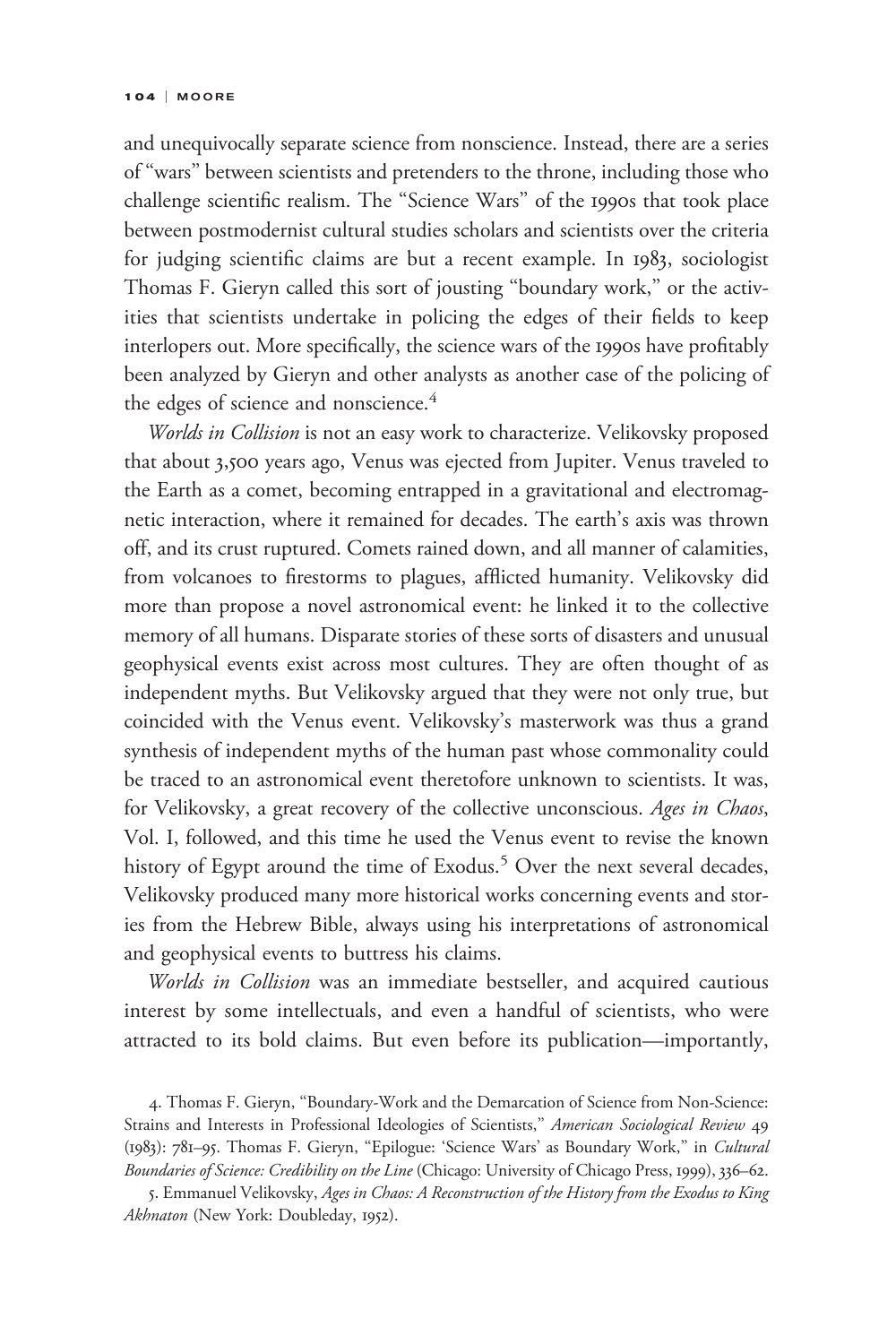through a peer-review process—leading American scientists were quietly expressing concern about Velikovsky's ideas, notably the astronomer Harlow Shapley, who himself had been pushed toward cultural and political margins as a result of security investigations. Scientists' lack of enthusiasm for the book and their routine refusals to run experiments that would ''test'' Velikovsky's theories came with a price. The Saturday Evening Post mocked the "censorship'' of Velikovsky's work, and in the 1970s, Velikovsky enthusiasts invented stories of systematic repression that buttressed their sense of the revolutionary nature of Velikovksy's claims. That scientists would give any attention to the book at all, however, cannot be understood without this critical piece of knowledge, argues Gordin: American scientists were keenly aware of how pseudo-science could be validated through nonscientific mechanisms. The Soviet validation of T. D. Lysenko's theory of genetics (and the National Socialist government's misuse of genetic theory) were well known, and at a time when U.S. scientists were sorting out how the outpouring of financial support from and political alignment with the government might affect their work, the idea that groups outside science might come to validate scientific claims was worrisome indeed.

Velikovsky's ideas attracted controversy in the decade or so after their first publication, but by the 1970s, a different kind of battle in this particular pseudo-science war had arisen. In this round, college students, mass media outlets, scientists, and other scholars with strong credentials took Velikovsky to be a visionary, a hero who challenged establishment views and whose outsider status were in sync with the era's freewheeling, exploratory, and populist views of knowledge and knowledge makers. Science was no longer on a pedestal by the early years of this decade—it had come to be associated with militarism, conformity, and a slavish insistence on rationality (as well as with war, environmental destruction, racism, and sexism). Its wobbling elite status left wide open the possibility that wildly novel approaches could fill the vacuum. It is worth noting, too, that the standard bearers of the philosophy of science were also under fire. As Gordin makes eminently clear, just as in the earlier period, the stakes were high if Velikovsky's views were to persuade too many scientists, or allow publics to shape the direction of science. Carl Sagan and Isaac Asimov, among others, came to the rescue, publicly and roundly denouncing the science behind Velikovsky's claims, even as he remained a figure of scholarly and popular interest among some humanities scholars and social dissidents. Velikovsky never stopped seeking support for his theories, but never received any confirmatory experimental test of his geophysical claims.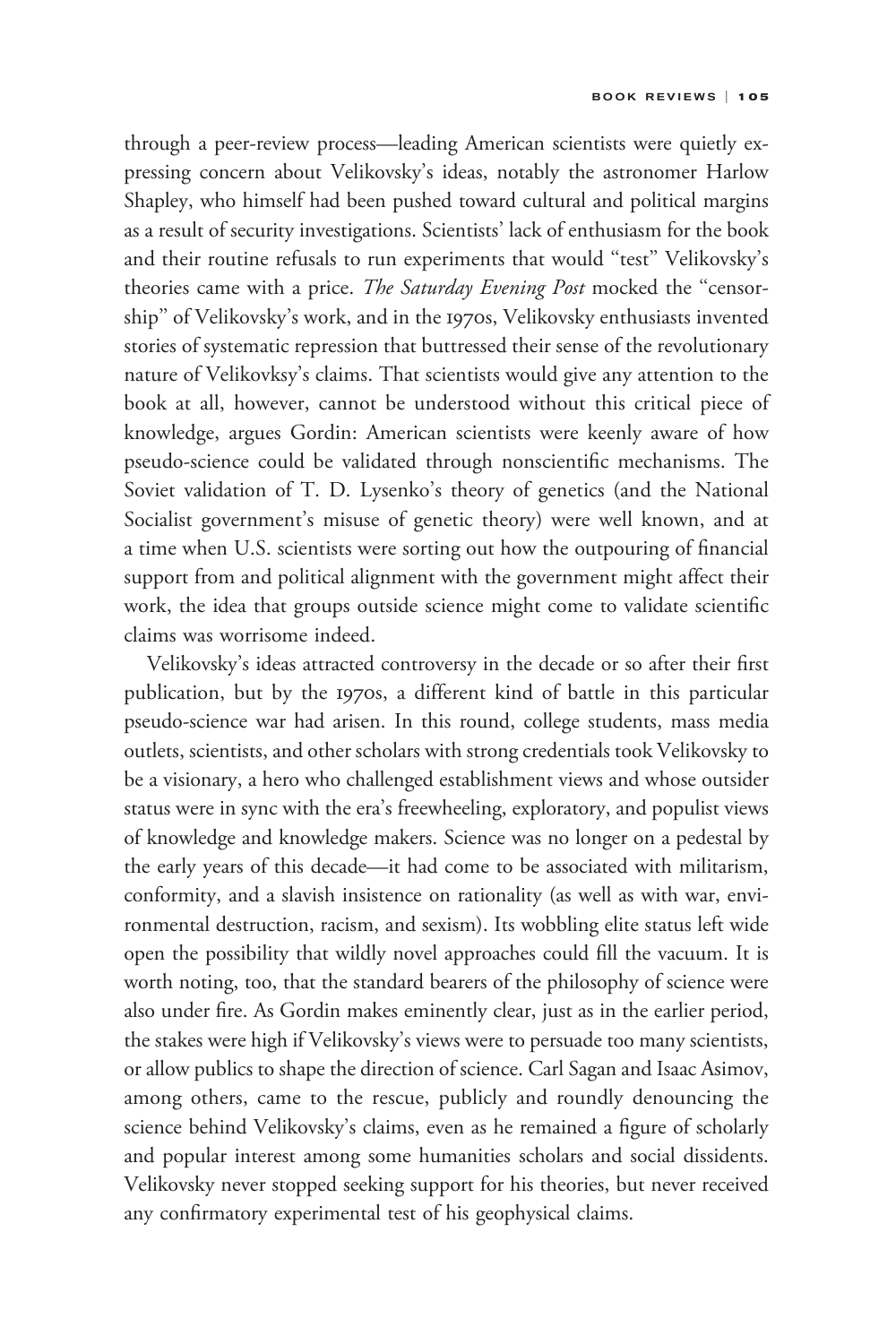Echoing the work of scholars in other fields who are less sanguine about the capacity of philosophy to settle the debate about what counts as ''real'' science, Gordin concludes that it is not possible to keep the Velikovskys of the world cordoned off merely by denouncing them as ''non-scientific.'' He agrees with other authors who have shown that there is an increasing variety of challengers to mainstream scientific claims, procedures, and authority, including those who collectively and deliberately sow doubt about the veracity of wellestablished knowledge for their own gain, such as climate denialists and those who purport that tobacco is not harmful, and practitioners and citizens who work with or are exposed to things that scientists study, such as beekeepers who are contributing to scientific theory and practice. The boundary work that takes place during each round of science wars, and the uptake and study of "border" knowledge, not abstracted theory, is what sets pseudo-science and science apart. Gordin's outstanding scholarship is a critical example of why, how, and with what intellectual consequences the edge-worlds of science are contested and policed.

Far-fetched theories, of course, also exist among scientists and engineers in established fields. But unlike "outsider" or "fringe" science, which is undertaken by people with neither credentials in the field to which they want to contribute, nor the capacity to mount convincing material or mathematical demonstrations of the veracity of their claims, credentialed and accomplished scientists also pose wild ideas and applications, drawing on eclectic sources and using unconventional techniques. They are of a different breed than Thomas Kuhn's ''normal scientists,'' those archetypical cautious and unimaginative foot soldiers who solve the myriad small problems in the daily work of science.

In David Kaiser's lively history of origins and contributions of the Fundamental Fysiks Group to quantum physics, it was the group's imaginative, playful, no-holds-barred, all-comers-welcome approach that led them to new conceptualizations of the nature and dynamics of quanta. In Kaiser's view, their work led to the formulation of fundamental ideas in information science. Formed by under- and un-employed physicists in the twilight of the age of Big Physics, group members were involved in the networks of gurus, poets, and entrepreneurs who were increasingly defining Bay Area culture through experimental psychologies, drug-taking, and all manner of efforts at mind-blowing experiences and futurisms that were based on scientific and quasi-scientific ideas, Eastern religions, and American libertarianism. As Kaiser demonstrates, group members ''shifted easily from weapons laboratories to communes, universities to ashrams'' (xxiii). One of Kaiser's key themes is the importance of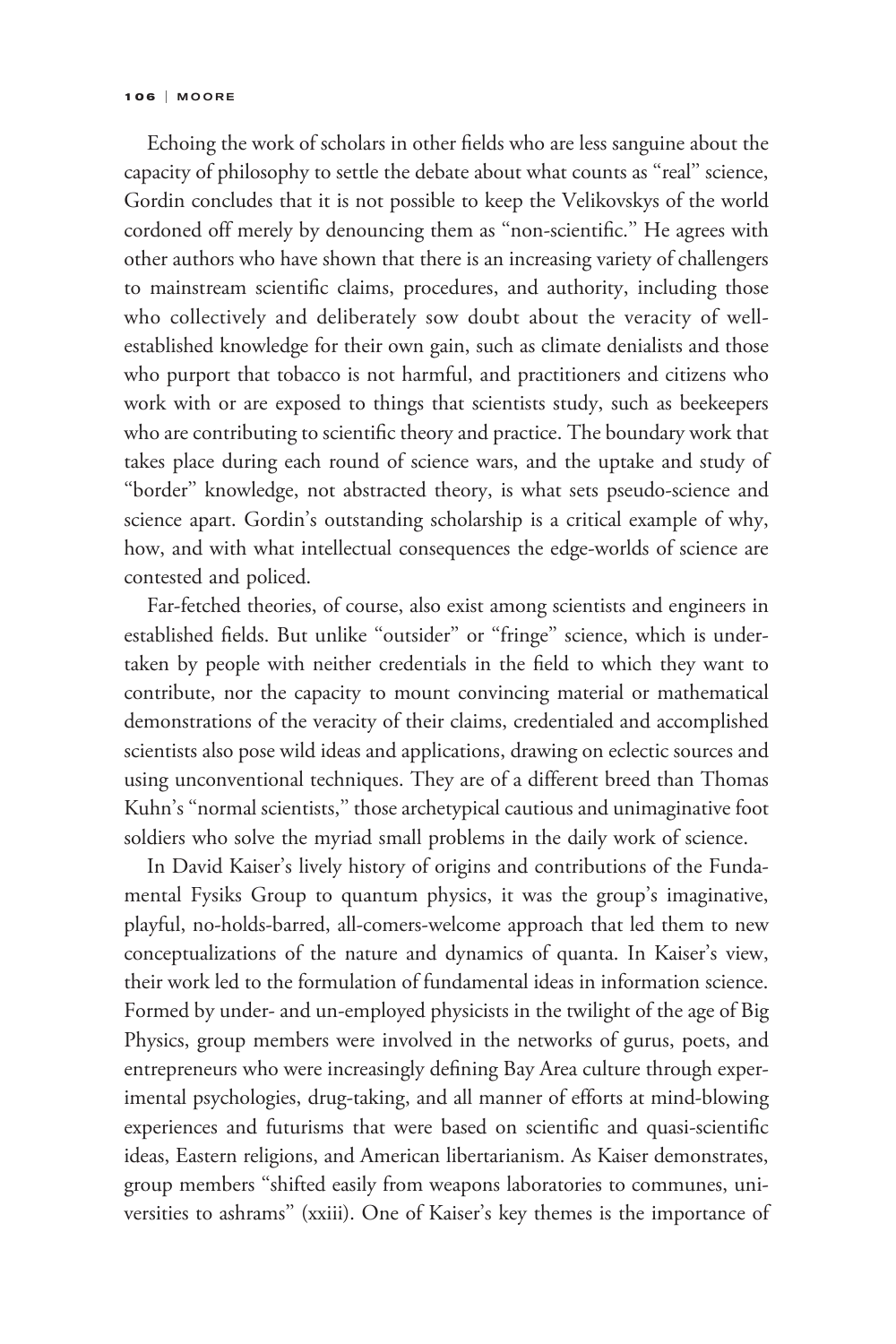philosophical and speculative thinking in making scientific breakthroughs, and he favorably compares the Fundamental Fysics Group's style of work with that of Niels Bohr, Werner Heisenberg and Erwin Schrödinger, whose foundational work on quantum physics was the Fundamental Fysiks Group's starting point. Moreover, Kaiser asserts, spending time on the philosophical problem of demarcating science and nonscience leaves us with little way of understanding the processes by which they may influence each other, and a thin understanding of how knowledge is actually produced. Less explicit but nonetheless important in Kaiser's argument is that nonscientists are both audiences for and catalysts of new ideas in the sciences. Although Kaiser does not provide the smoking gun that demonstrates that physics was ''saved'' by hippies, or make a convincing case that without the hippies, quantum theory would not have progressed as it did, he does make a compelling case for treating extra-scientific ideas, people, and events as generators of scientific excitement and curiosity. This theme complements Gordin's mapping of student enthusiasm for a set of events and ideas that had no foundation in physics or geology, and Wertheim's emphasis on nonscientists' desire to be part of the creation of cosmologies.

The Fundamental Fysiks Group was formed in Berkeley, California, in 1975, by Elizabeth Rauscher, Fred Alan Wolf, and Jack Sarfatti. Wolf and Sarfatti were faculty members from San Diego State University looking for something more exciting than military applications of physics, and both were already participating in countercultural life. Rauscher was a newly minted PhD who had growing interests in the physics and philosophy of the mind. For all three, unanswered questions in quantum physics offered a puzzle that was not amenable to the ''shut up and calculate'' problem-solving so characteristic of post-War physics, and a way of exploring the nature of perception, time, and the mind. Along with John Clausen, Saul-Paul Sirag, Fritjof Capra (The Tao of Physics), Gary Zukav (The Dancing Wu Li Masters), and Nick Herbert (Quantum Reality: Beyond the New Physics), this core group sought to understand the problem of non-locality: How it could be that the measurement of one particle instantly affected another particle, no matter how distant?<sup>6</sup> The particles were in some way instantly entangled; the problem was to understand how that could be.

6. Fritjof Capra, The Tao of Physics: An Exploration of the Parallels Between Modern Physics and Eastern Mysticism (Boulder, CO: Shambhala Publications, 1975); Gary Zukav, The Dancing Wu Li Masters: An Overview of Modern Physics (New York: William Morrow and Company, 1979); Nick Herbert, Quantum Reality: Beyond the New Physics (New York: Anchor Books, 1985).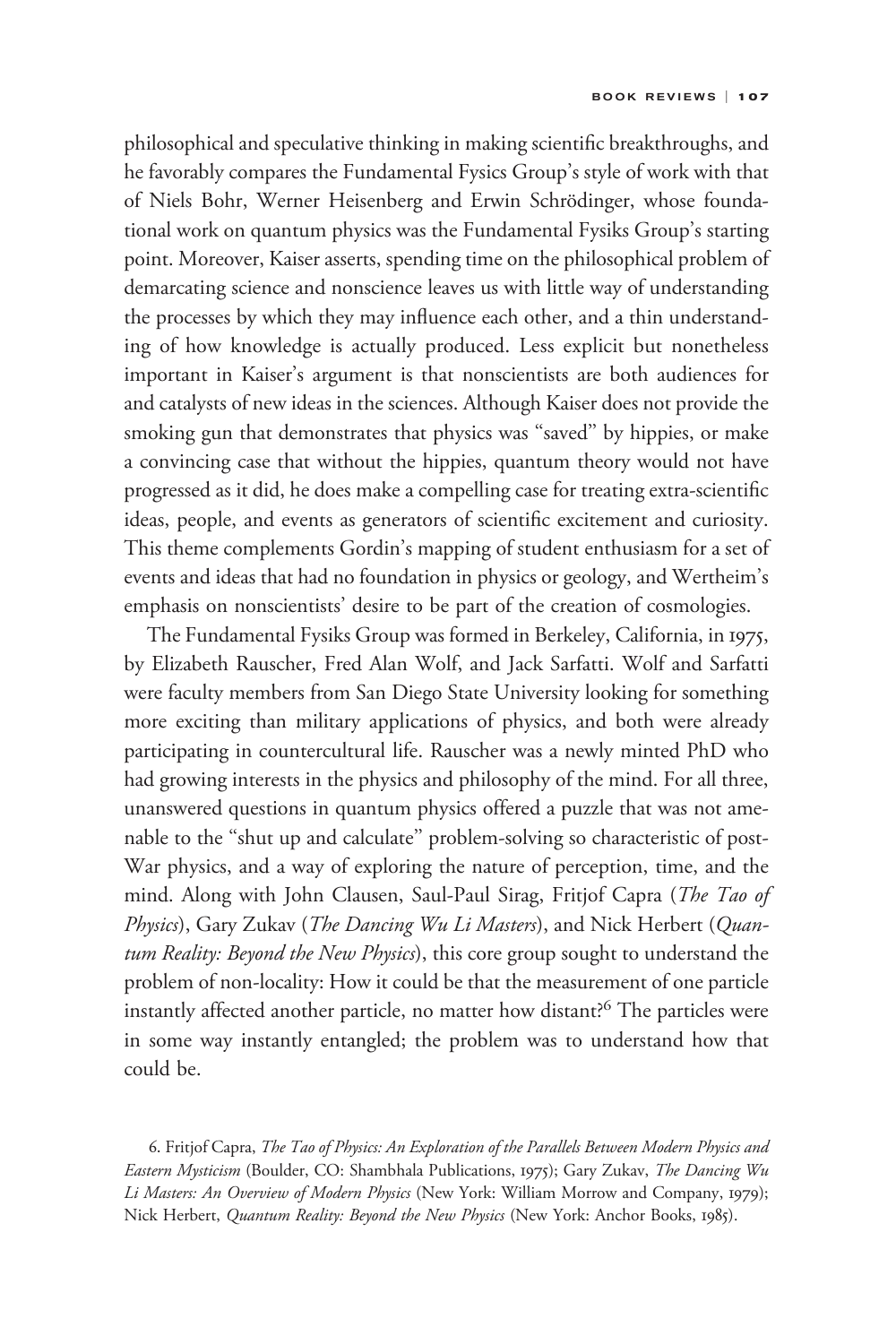The group's explorations led them to explore psychokinesis, time travel, extra-sensory perception, and Jungian psychology by way of explorations with members of the Stanford Research Institute's studies of ESP, Werner Erhard's Erhard Seminars Training (EST) sessions, and FFG members' workshops at the Esalen Institute. At Esalen their courses competed with those on Primal Scream Therapy, Jungian Analysis, and Wilhelm Reich's theory of orgone energy. But they were also very much part of physics networks that served as interlocutors for the group's hypotheses about the dynamics of quanta. They included some of the most prominent names in the field, including the Nobel-Prize winner John Wheeler, Richard Feynman, and Victor Weisskopf. The worlds of popular culture and physics overlapped in 1976, at the first annual workshop on Physics and Consciousness at Esalen, and ideas from the group were spread to popular and scientific audiences through a publishing service run by Ira Einhorn of Philadelphia. But by the early 1980s, mainstream physicists were urging FFG members to cease their engagements with far-out phenomena such as ESP and to disengage from sponsors like Erhard.

The pathway from speculation to mainstream acceptance was indirect, at best. Throughout the life of the FFG, members had contact with prominent mainstream physicists. Some were intrigued, others peevish, and still others cautiously interested. But in a more traditionally scientific fashion, the gradual understanding and acceptance of non-locality and entanglement occurred as other scientists engaged and refuted some of the ideas and experiments that the Fundamental Fysics Group put forth. Experiments by group members and others, particularly Alain Aspect, GianCarlo Ghirardi, Nick Herbert, Tullio Weber, Henry Stapp, Wojciech Zurek, and Bill Wooters, were critical, and Kaiser makes clear that philosophical discussions were central to many of the advances, and so too was the circulation of ideas through Einhorn's publication service.

Kaiser's work parallels other nontraditional histories of science that look at how the California counterculture inspired and embraced speculative, imaginative, and often utopian visions of how science could be harnessed. Patrick McCray's The Visioneers, Fred Turner's From Counterculture to Cyberculture, and Christopher Turner's Adventures in the Orgasmatron offer evidence of coproduction of scientific ideas and cultural ideas, with overlapping casts of characters.<sup>7</sup> Certainly they describe activities that were a lot more fun than

7. McCray, Visioneers (ref. 1); Fred Turner, From Counterculture to Cyberculture: Stewart Brand, the Whole Earth Network, and the Rise of Digital Utopianism (Chicago: University of